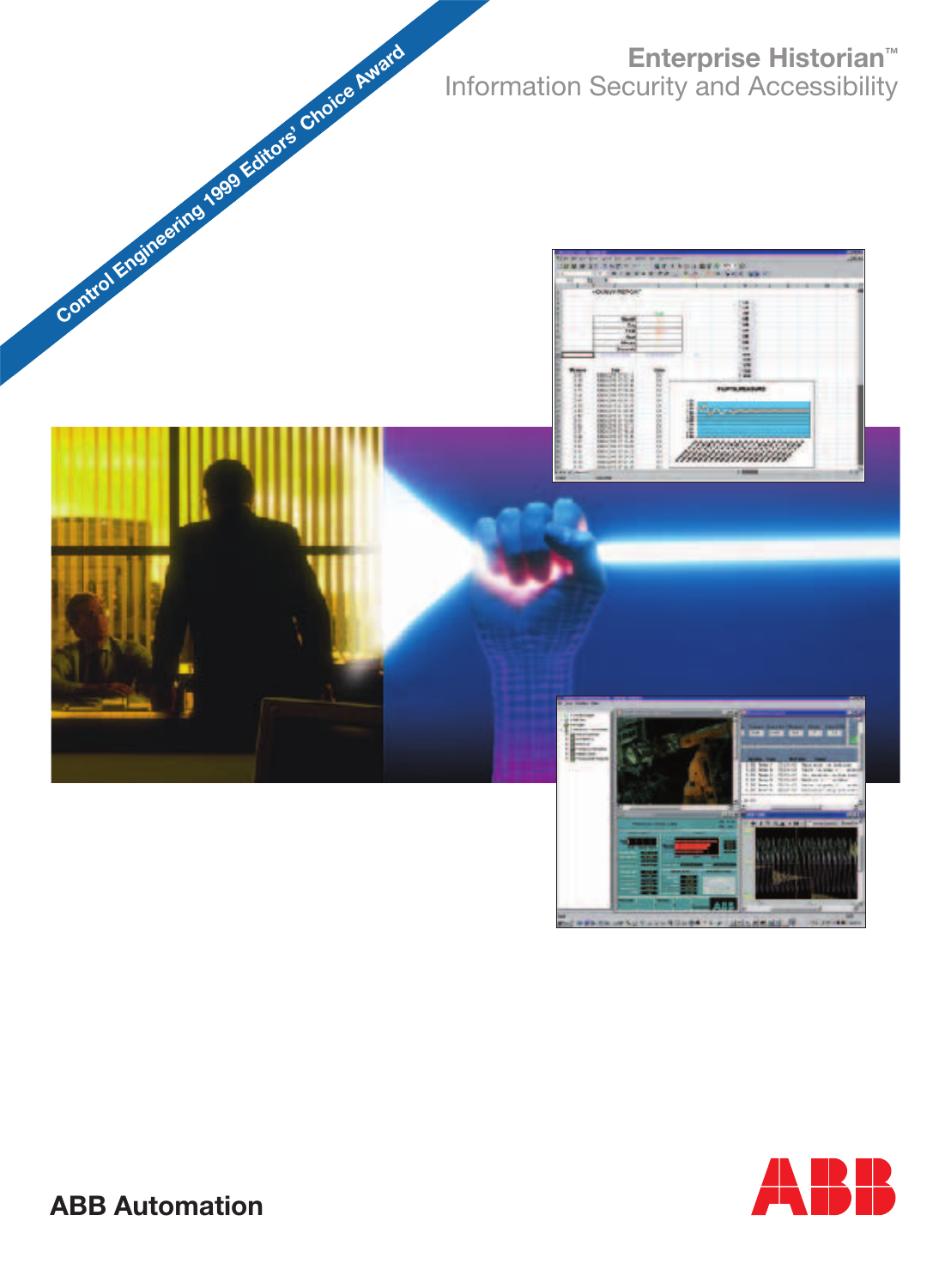#### **Decision Support**

With Enterprise Historian, you can increase your productivity by making decisions based on comprehensive plant-wide information. It offers the decision-support architecture you need to collect, store, consolidate and manage data from business, production and automation systems throughout your enterprise. Enterprise Historian's flexible architecture offers comprehensive information management capabilities, on-line storage, saving to external media, display management, integrated data mining and modeling, and automation connectivity.

Enterprise Historian facilitates the integration of Enterprise Resource Planning (ERP), Supply Chain Management (SCM), Manufacturing Execution Systems (MES) and automation systems to provide access to the information you need—when and where you need it. As a decision-making enabler, it increases manufacturing productivity in a number of ways, such as helping you identify bottlenecks, analyze poor operating areas, and recognize changes in performance.

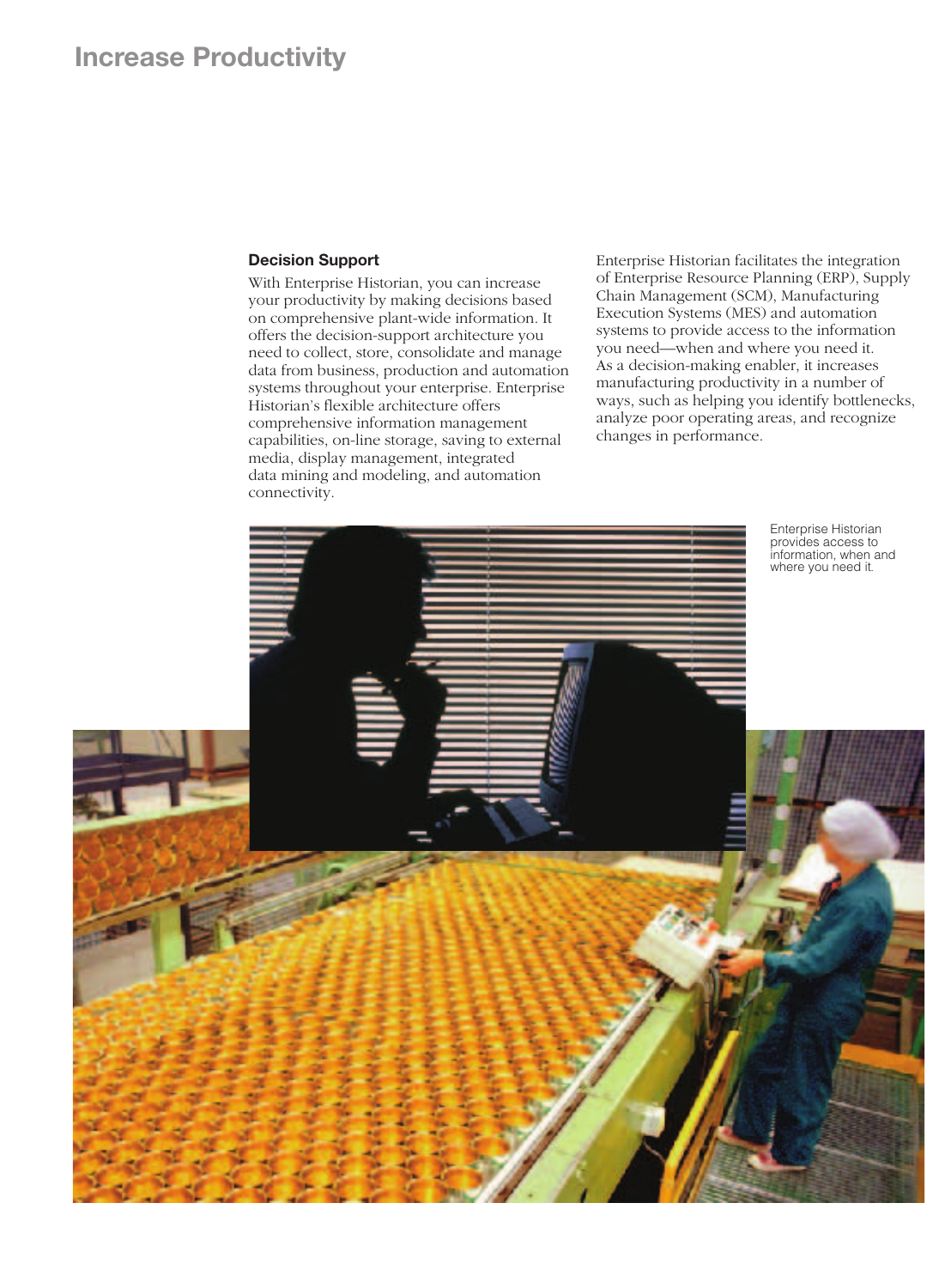## **An Architecture That Works for You**

#### **Enterprise Information Management**

Enterprise Historian is based upon a distributed, open, client/server architecture which takes advantage of distributed servers for data management and display generation. This distributed architecture eliminates bottlenecks caused when a single server is used as a plant-wide historian. Microsoft and Unix platforms are used as clients to display historical and real-time business information.

The primary components of Enterprise Historian are **Display Services** for distributed graphical user interface; **History Services** for distributed data collection, storage and archiving; **Pavilion Technologies' InSights™** for data mining and modeling; and **Automation Connections** for the consolidation and historization of information from other vendors' automation systems. Enterprise Historian provides local and remote access to geographically distributed enterprise information.

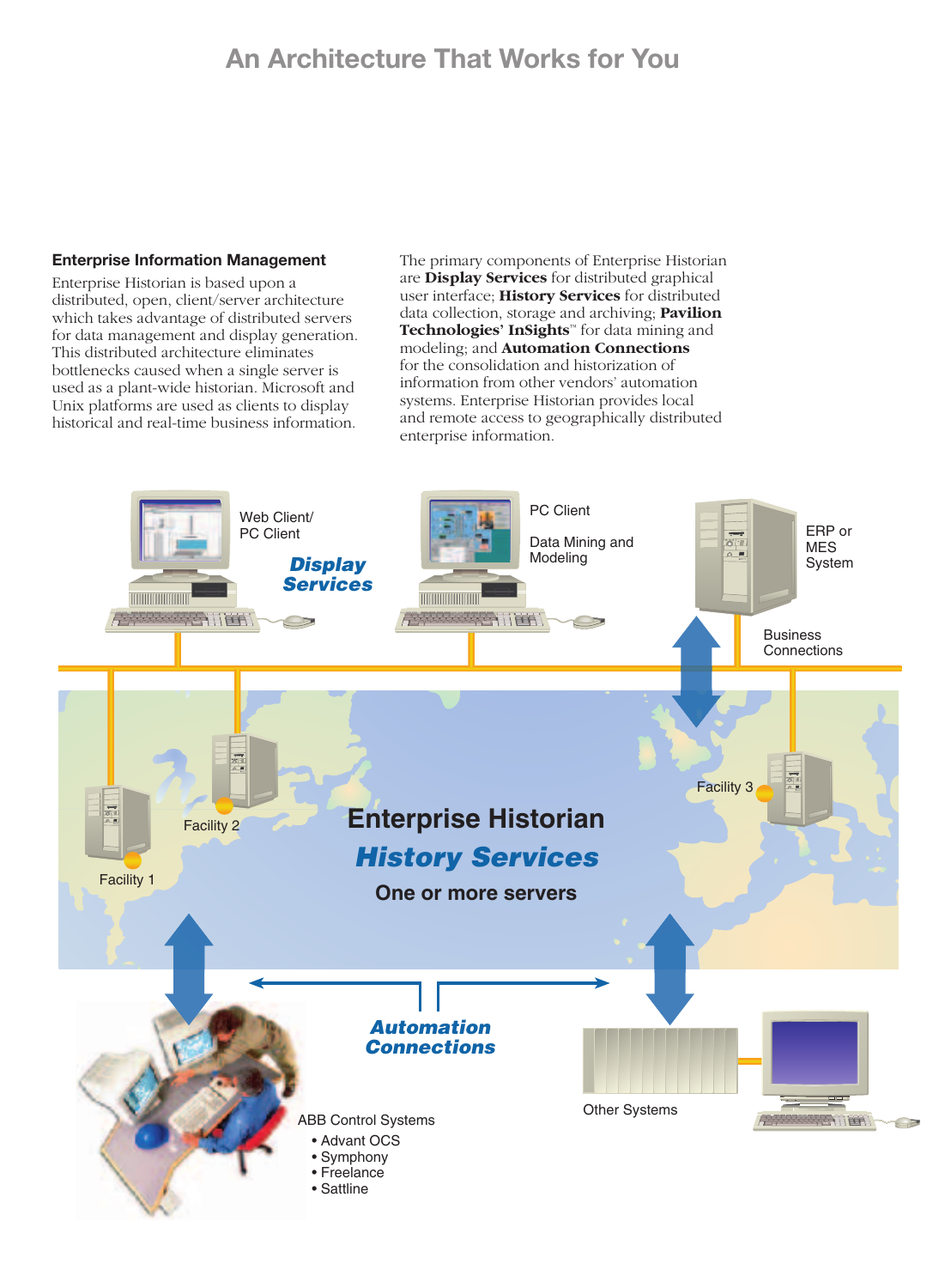## **Flexible Data Storage**

PDL data is used for easy correlation of batch-to-batch data.

#### **Standard and Custom Formats**

Whether your information comes from control systems, manufacturing execution systems, or business systems, Enterprise Historian enables you to store and organize a wide variety of data types or formats. Enterprise Historian preserves the unique properties and characteristics of this information.

Sample data types include polled numeric data from field instruments or smart sensors; manually entered quality data; arrays of data from specialized field devices; profile/contour data; alarm and event messages; operator comments and actions; and order, resource and schedule information. History Services manage all information which is to be stored and ultimately accessed, displayed, and converted into reports for informed decision making.

### **Custom Production Data Logs**

Name: 013A\_45Z

Production Data Log (PDL) is a unique Enterprise Historian data structure. PDL is used to organize critical process information such as equipment usage, task start/stop and duration times, operator interventions, alarms and events, and relationships between events (transactions) and process variables. Typically, this type of information cannot be pre-configured or anticipated. PDL provides

inherent data associations and standard or custom structures for storing and correlating event-based transactions.

You can use PDL to create event associations occurring during a particular part of processing. This gives you an unplanned time-related association, for example, to a temperature profile stored at a relevant time in history. PDL can be populated either automatically or via User API. It has been used for downtime analysis and to determine the utility costs for distinct process operations such as a specific run through a machine of a particular product or grade.

#### **Quality Improvements with PDL**

The standard structure for PDL batch processes is based upon jobs, batches, tasks, units, phases, and equipment usage. This relationship structure supports ad hoc queries. For example, you can select batches from a specific time interval to determine the batch IDs of batches

> processed on a particular piece of equipment. PDL message and equipment

usage associations can also help



PDL organizes critical event based process information.

**ORDER ORDER**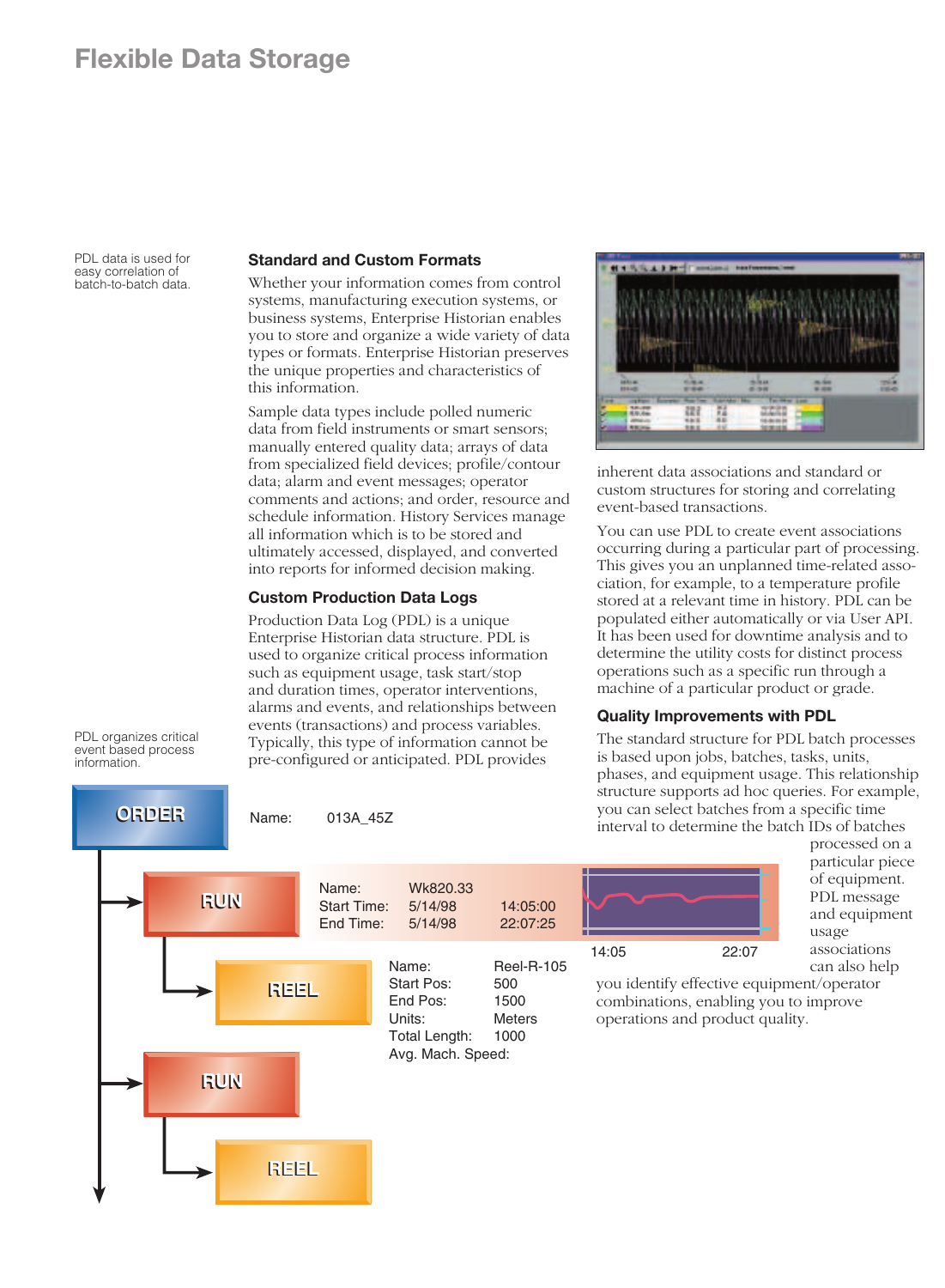# **Increased Engineering Efficiency**

Enterprise Historian's distributed server architecture enables plant engineers and others to develop innovative historical data configurations and organizational methods. Its architecture and efficient configuration tools make it easy to configure both simple and complex distributed storage strategies.

### **Flexible, Distributed History**

In its simplest form, distributed storage allows you to use a manufacturing information node as a storage location for data. To extend the historical storage of data from one physical location to another, you simply specify the location attribute for the additional distributed historical storage.

You store the most recent information local to the automation network and then "roll it up" to another physical node located at the plant network level. This feature enables you to

consolidate multiple servers' data from various locations without duplicate data configuration or data mirroring.

### **Quick Configuration**

Tools for bulk data configuration enable you to configure large amounts of historical data quickly and efficiently. This permits you to rapidly build your initial historical database and incorporate expansions to the existing historical database. Automation Connections and the bulk data configuration tools expedite expansion of the scope of an existing historical data repository, giving you more information to make enterprise-wide decisions that result in improved productivity.

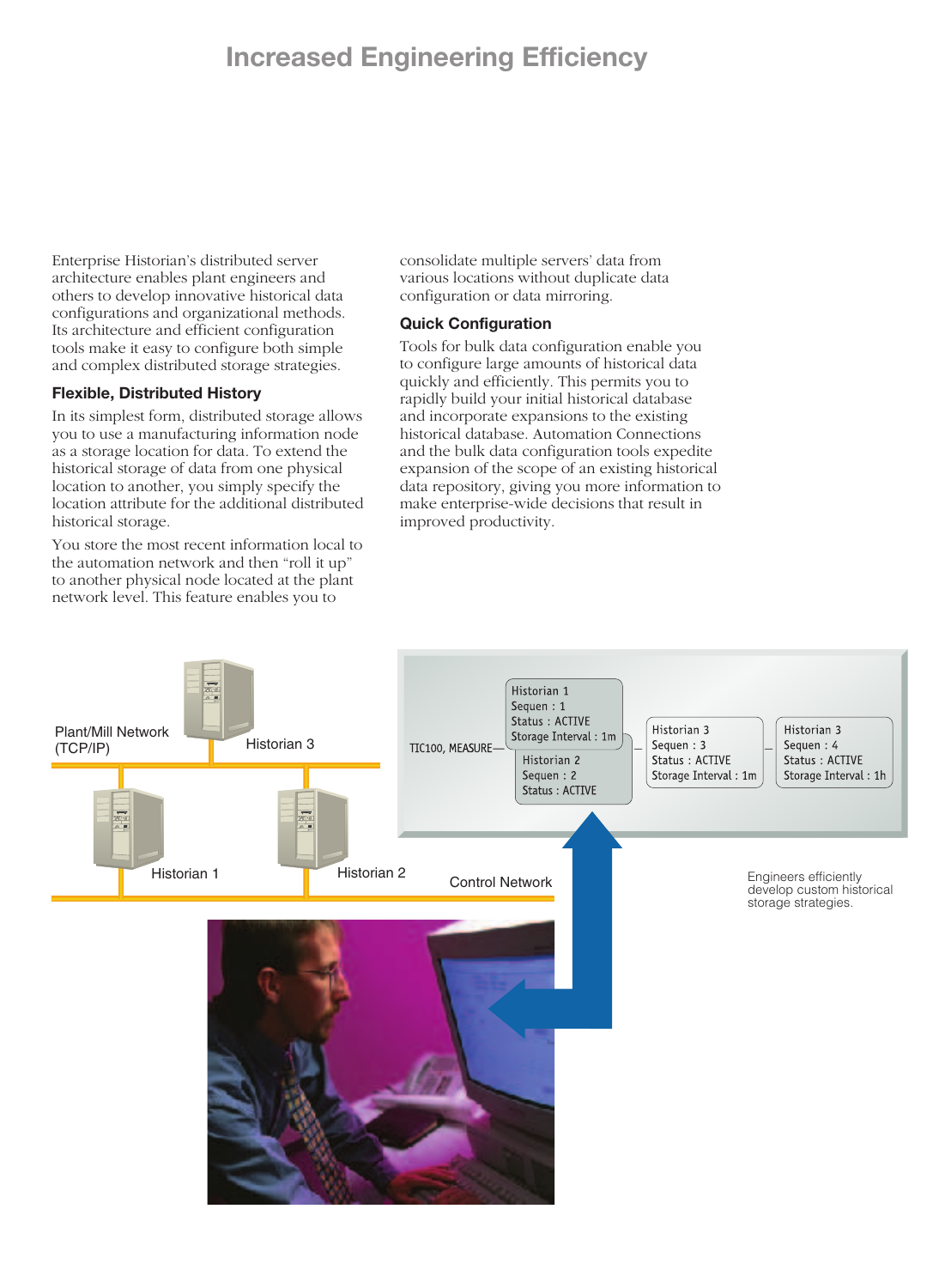

Distributed data storage extends across servers.

Pressures from regulatory and environmental agencies dictate strict guidelines for historical process information retrieval. In many industries, the documented production data is as important as the product itself. To meet your data security requirements and your customers' requirements, Enterprise Historian has built-in security features for historical data storage.

### **High Data Availability and Security**

Storing information in multiple physical locations increases data availability and security. Enterprise Historian's dual data storage feature supports recording of information from one source to various locations. For additional security, distributed data storage supports the distribution of data from the control network to the manufacturing information network. Data for the same time period can be stored at the plant network level without data compaction or loss of resolution from the control network.

The combination of dual and distributed storage provides additional security and high data availability without complicated configuration, as the following example illustrates.

Data is stored concurrently on two independent server nodes on the control network. In addition, another distributed collection point on the plant network is populated from the dual storage. If either primary collection node becomes unavailable, then the distributed collection automatically switches over and is populated by the active primary node. Operators, engineers and others who access the data will see no losses or holes in the data.

#### **Automatic Data Back-Fill**

If the distributed collection node unexpectedly becomes unavailable or is scheduled for routine maintenance, the primary collection node automatically back-fills the missed data when the node is back on-line. In the case of dual storage, one of them will back-fill the data.

Depending upon your security requirements, you can use a combination of dual and/or distributed storage to meet your needs. You can build in further security with added hardware using Redundant Arrays of Independent Disks (RAID).



Combined dual and distributed history storage provides automatic switchover for increased data availability and security.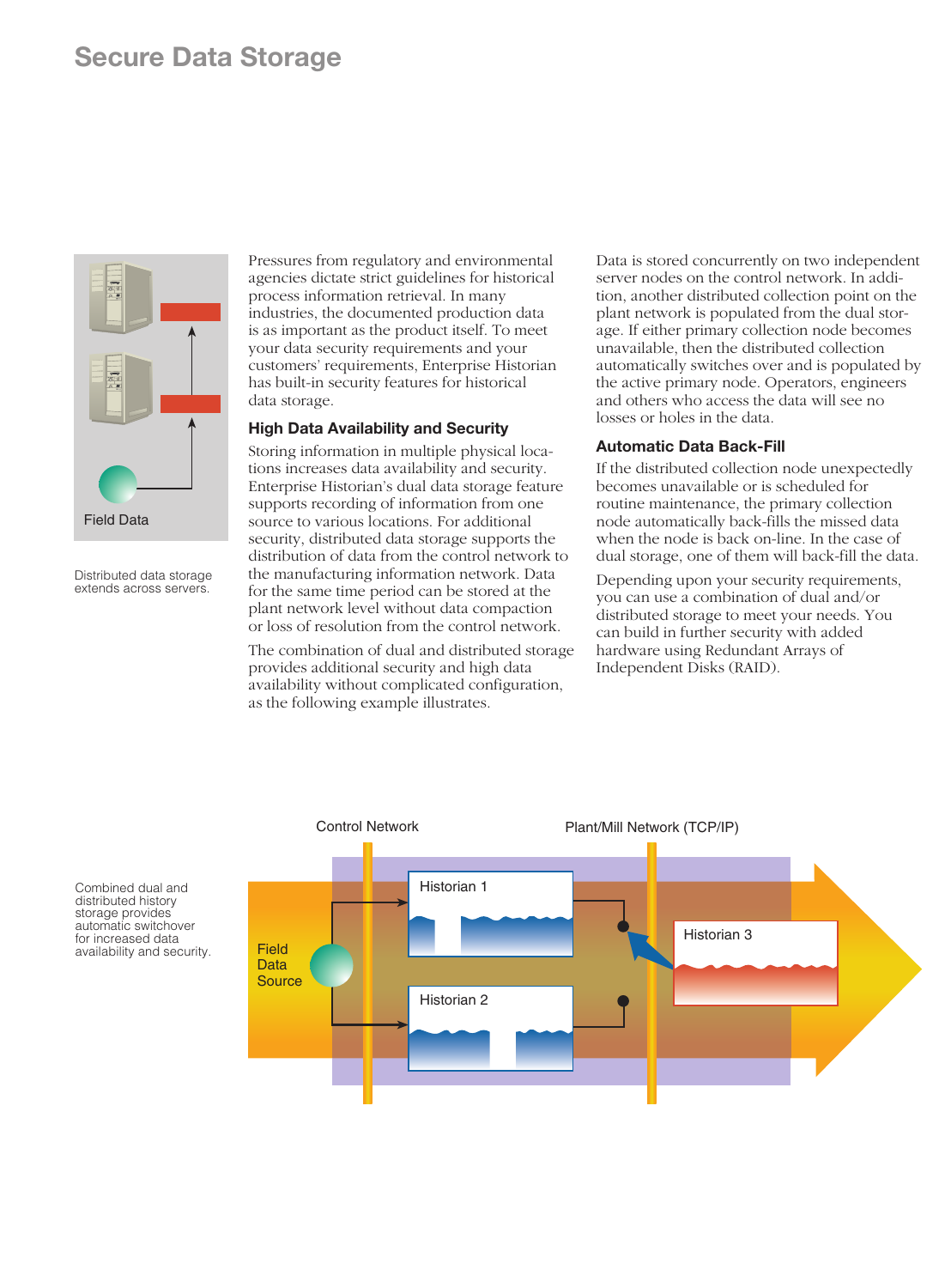### **Secure Data Access**

#### **Provides Access Authority**

Once information is securely stored, secure access must be assured. Since managers, engineers, operators, and others within your organization have differing historical data access needs, Enterprise Historian provides varying degrees of information access via authority levels and passwords. For example, individual users may be assigned view-only or display-building privileges. Individual user access can be limited to a set of displays within an area of responsibility. Each display dictates whether the user can input data or make ad hoc system queries.

#### **Minimal Control Network Loading**

Enterprise Historian makes history information available to those who need it while preserving its integrity. It distributes historical data across to a plant network based history server as a secondary storage point, shielding the primary collection node at the control system level from an excessive business level user load. Business level queries can be restricted to the plant network domain. Locally, the collection of important process data continues without the added load of data requests for display and reporting purposes.

Enterprise Historian's distributed architecture gives operators transparent access to process information upstream, downstream, and even from remote system locations. This up-to-date

information makes



#### **Configurable Web Access**

Access to process and production information over your company Intranet is available with Web Client. If you have been granted secure access to your company Intranet, either through the corporate network or via modem dial-in, you can use a standard web browser to view displays with runtime and historical information from anywhere. Reports created using Report Services can be stored as HTML or PDF files which can be accessed by and shared with remotely located personnel. This facilitates more informed and timely decisions.



Remote access to production information is available through standard web browsers.

Business level queries can be restricted to the plant network domain, with minimal effects on the collection node.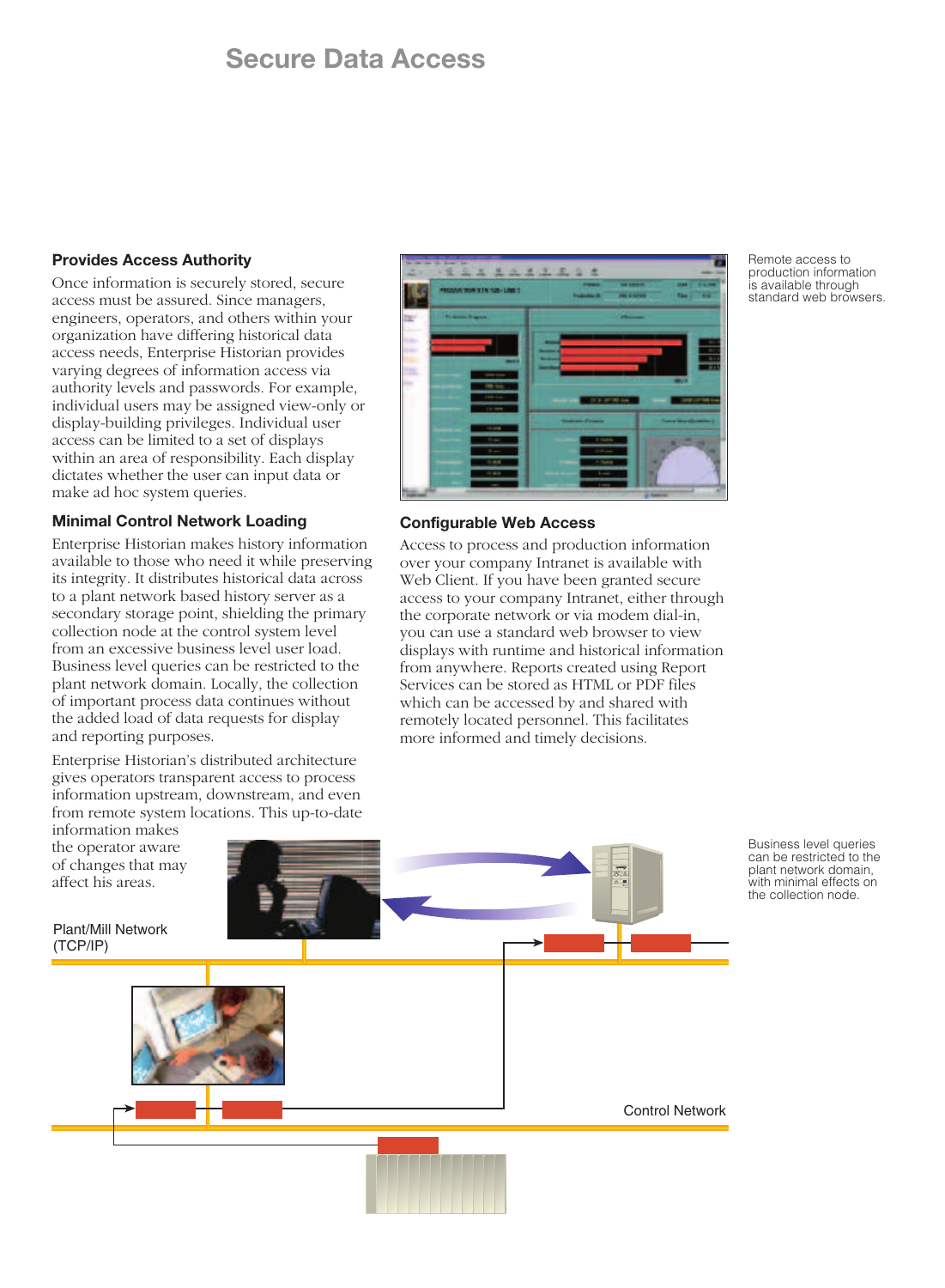## **Enterprise-Wide Accessibility**

#### **Physical Boundaries Removed**

With production physically distributed across facilities, nations, and the world; managers must be able to analyze, view, and display information from various sites on common displays accessible from their desktop computers. Using Microsoft tools, currently available within the desktop environment, Enterprise Historian's Display Services provide display access to multi-plant history. Production statistics (and other vital information managers require) from multiple sites and multiple facilities can be combined into meaningful displays such as production summaries, efficiency reports and overviews.

#### **Efficient Display Generation**

Enterprise Historian's Windows based display builder provides easy, efficient display engineering. This Graphical User Interface, native to Windows, provides standard usability features including a tree navigation structure, multiple document interface, and the ability to include Active X components in displays. Examples of Active X controls in displays include incorporating movies, live video, Acrobat files and more for standard operating procedures, documentation and troubleshooting tips.

Enterprise Historian Display Services provide different desktop views of process, production, and historical information based upon users' needs.





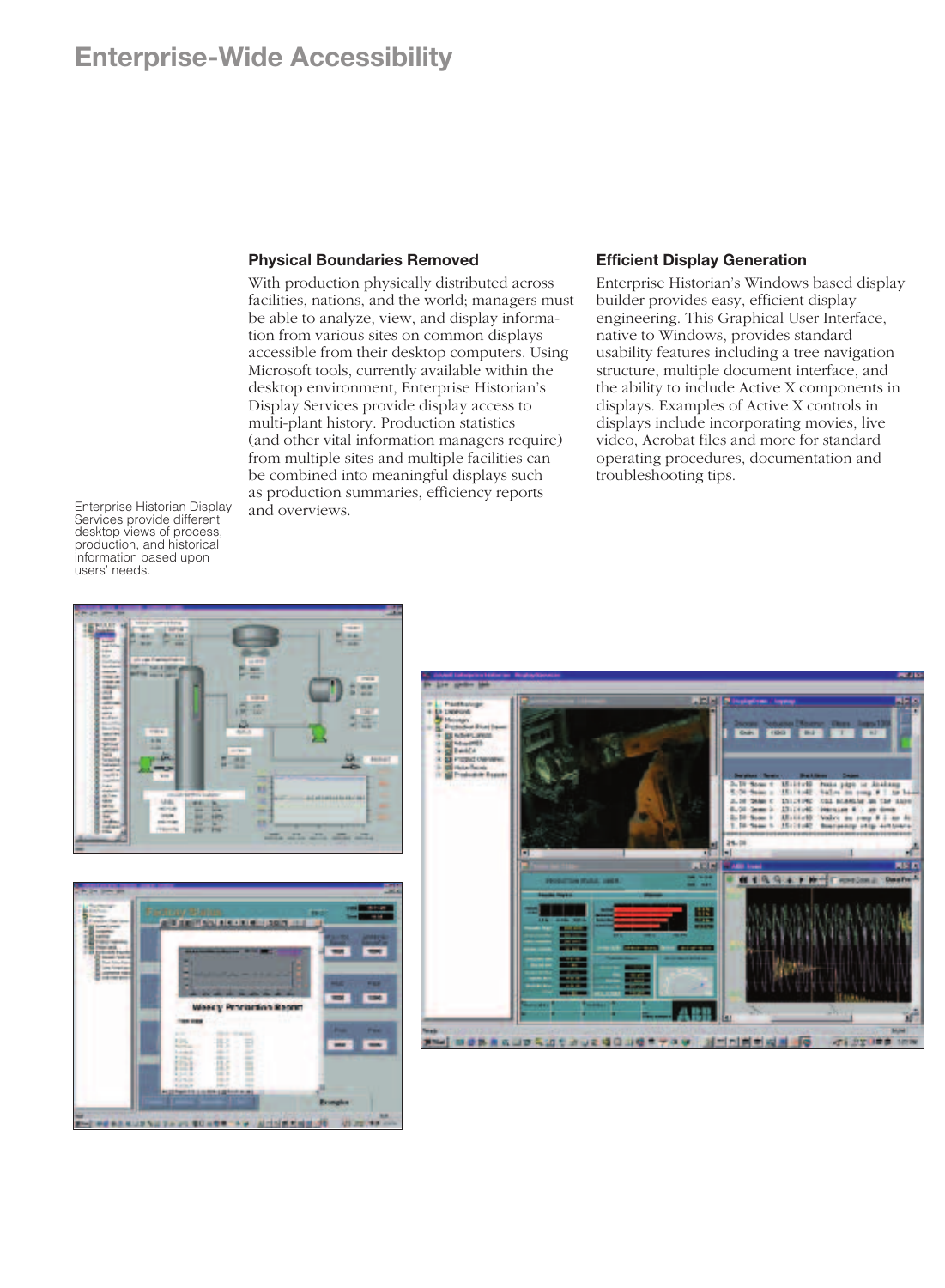## **Desktop Accessibility**

#### **Excel Add-Ins for Reporting**

You can create ad hoc, hourly, shift, and daily reports using tools you are already familiar with and currently use for your daily activities. Simply add DataDirect Excel Add-Ins as part of your Microsoft desktop environment. These Add-Ins provide access through dialog windows on Excel spreadsheets to process variables, history values, and SQL queries. With DataDirect, additional third-party drivers such as ODBC or SQL\*Net are not required, eliminating a level of complicated PC configuration and maintenance.

#### **Access to Continuous Data**

If you need a current production value such as operating efficiency or a production total from the control system, just choose a cell within Excel and select the process value or historical value icon from the tool bar. You can make a request of any system with an Enterprise Historian Display server, regardless of location, by simply logging in and using dialogs. Managers with little knowledge of the control system can get important information directly, without asking someone else to configure a formal report. Standard report templates can be set up and launched directly from Excel when needed.

#### **Access to Batch Data**

Information from the Production Data Log structure is also available through DataDirect Excel Add-Ins. Relationships based upon tasks such as jobs, batches, units, phases, and equipment are easily accessed. You can use this for batch-to-batch comparisons, downtime analysis, and making correlations between process variables and products when PDL is used for historical data associations.







Create reports in the familiar Microsoft desktop environment using DataDirect Excel Add-Ins to access process, production, and historical information.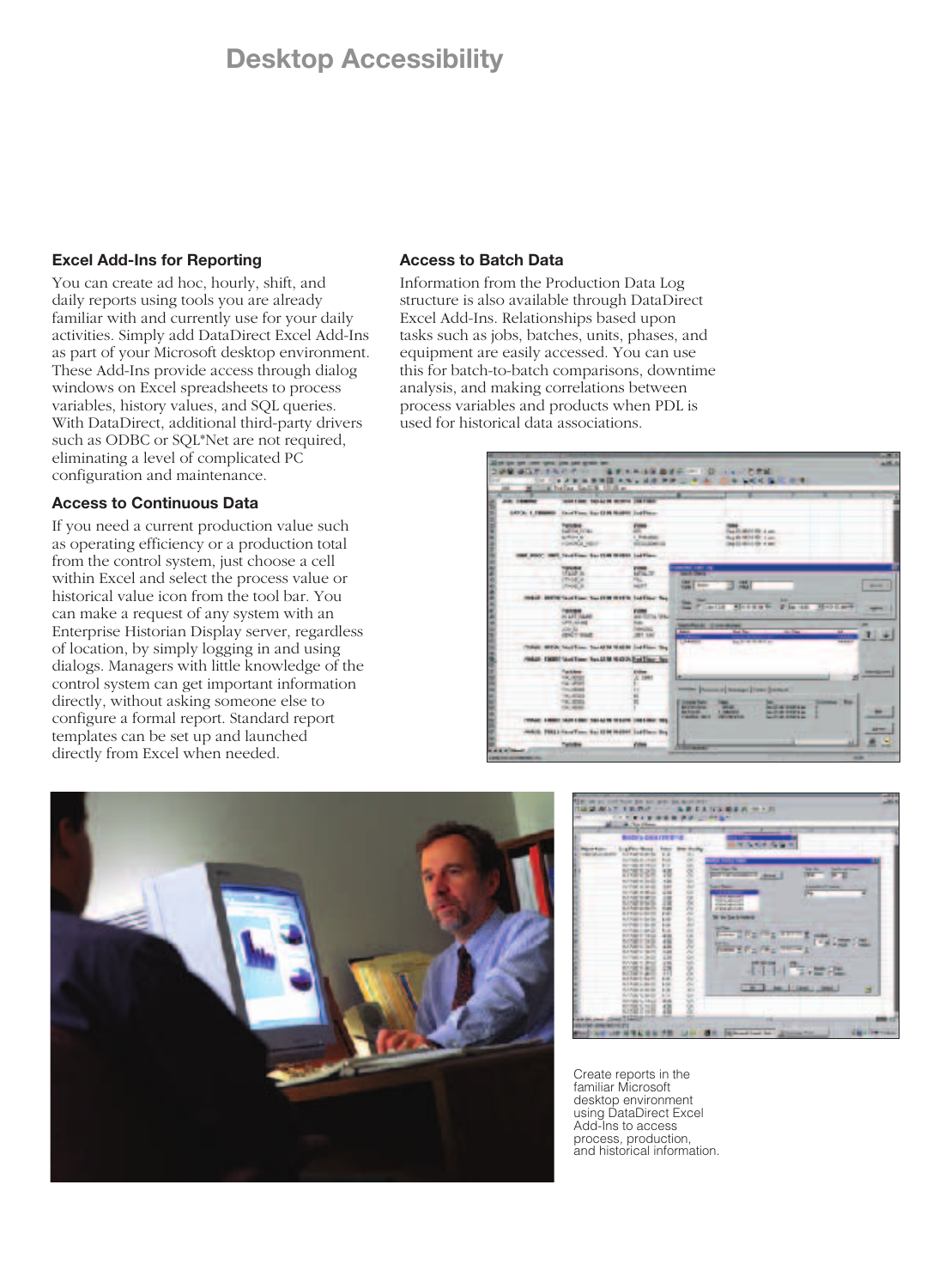Enterprise Historian is improving productivity for a wide variety of processes in a broad range of industries. ABB's industry experts are available to design solutions using Enterprise Historian that will help you meet your productivity goals. In addition to using historical data for tactical day-to-day decisions, you can also use your enterprise-wide information warehouse for strategic process improvement.

#### **Incorporation of Lab-Entered Data**

In the pulp and paper industry, Enterprise Historian is used to generate runtime displays for interactive Reel Reports, Grade Reports and Shift/Day Reports. After a production run, lab technicians can enter asynchronous lab sample values into the historical records. This information is available at operator stations, as well as to managers at their desktops. Security features provide global viewing, but entries and updates are restricted to authorized personnel.

#### **Verification of Batch Quality**

In a pharmaceutical application, Enterprise Historian Production Data Logs are used to create Batch Summary Reports. These reports detail the temperatures, flows, and pressures of key process parameters during particular phases within the batch. This information is used by production management to verify product quality and for process validation.





Runtime displays are available for interactive reports.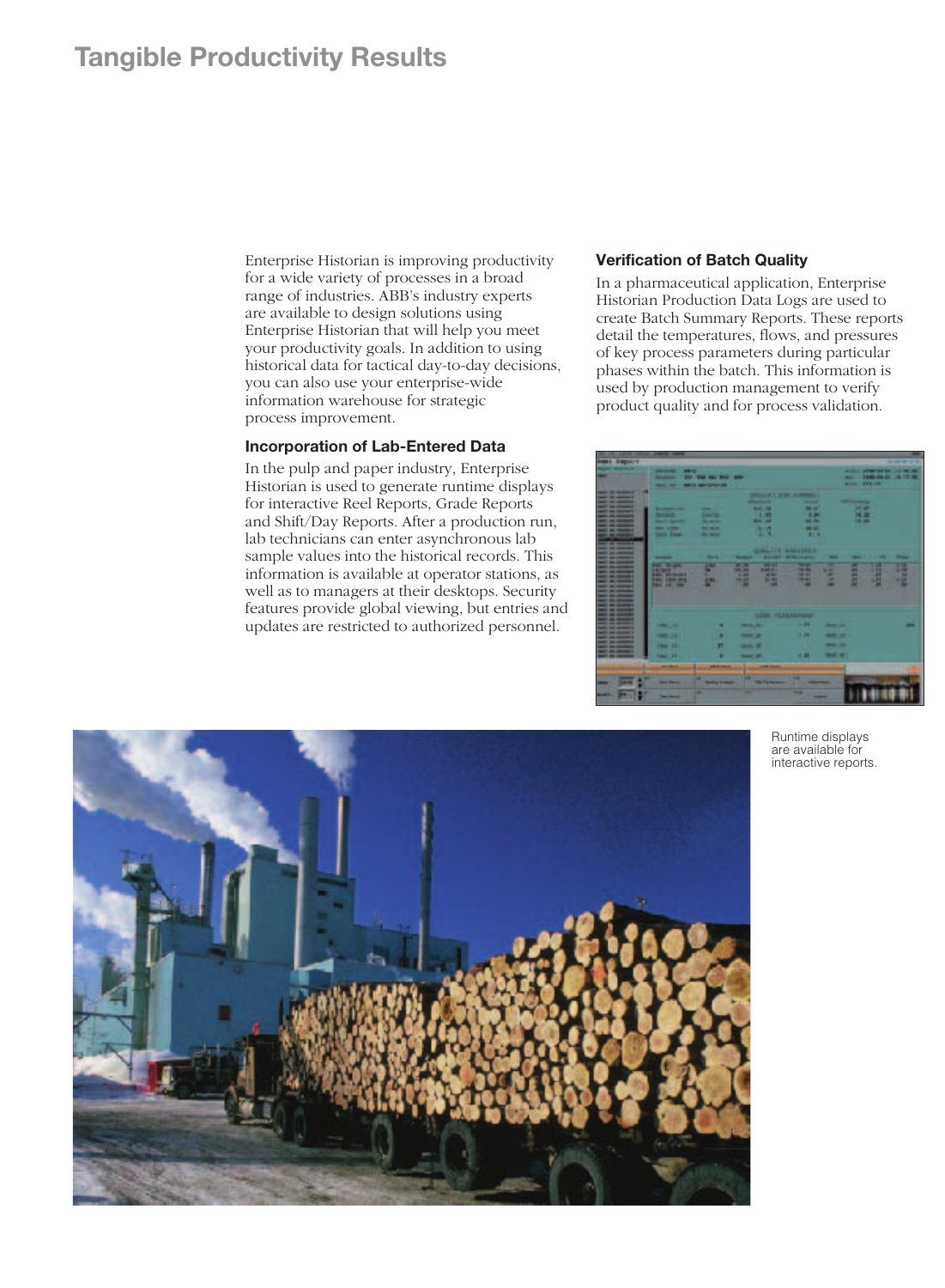#### **Cost Savings with Modeling**

In a chemical facility, data is mined from Enterprise Historian and exported to the integrated Pavilion software suite for modeling and optimization. Reliable historical data with high availability is transferred in a timely manner. One week's worth of history data, consisting of approximately 2,000,000 values, is exported in approximately two minutes. During the switchover between products, this historical information is modeled and analyzed to make cost-saving decisions regarding the quality of the interim products produced.

#### **Improved Resource Scheduling**

In an energy intensive flat-sheet application, cost effectiveness and inefficiencies are identified based upon the mass balance of the steam, water, and gas in relation to the product that is being manufactured. This information is used to determine the relationships between optimal machine usage versus the product grade produced and in shift-productivity displays. Management uses these displays for improved resource scheduling.